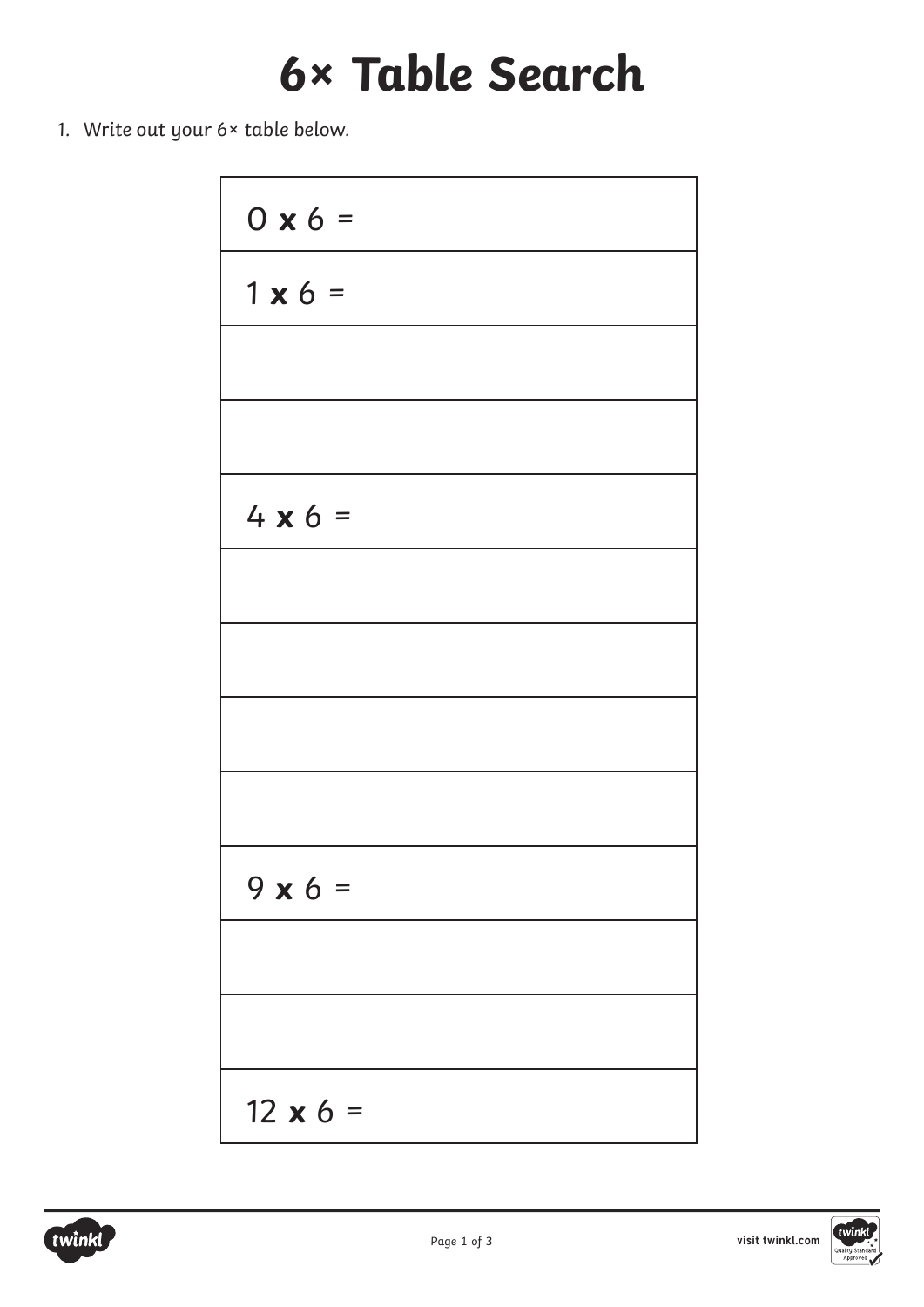## **6× Table Search**

2. Find the sets of 3 numbers from your 6× table number sentences. Colour them in. They may be horizontal, vertical or diagonal. Write the ones you find underneath. One is done for you as an example. How many can you find?

| 8  | 14             | 12 | 5  | 13 | 71                      | 18             | 12          | $\overline{3}$ | 6  |
|----|----------------|----|----|----|-------------------------|----------------|-------------|----------------|----|
| 72 | 6              | 30 | 44 | 24 | 11                      | $\overline{3}$ | 8           | 14             | 6  |
| 6  | 10             | 48 | 6  | 60 | 5                       | $\overline{7}$ | 6           | 44             | 36 |
| 12 | 35             | 4  | 8  | 6  | 39                      | 11             | $\mathbf 0$ | 18             | 4  |
| 9  | 14             | 25 | 30 | 10 | 14                      | 6              | 47          | 27             | 16 |
| 1  | 31             | 19 | 22 | 47 | 42                      | 66             | 33          | 11             | 54 |
| 6  | $\overline{2}$ | 6  | 12 | 13 | 6                       | 28             | 21          | 6              | 19 |
| 6  | 29             | 43 | 10 | 61 | $\overline{\mathbf{7}}$ | 35             | 9           | 26             | 31 |

a.  $4 \times 6 = 24$ b. c. d. e. f.

 $q.$   $q.$ h. i. j. <u>– Johann Johann Johann Johann Johann Johann Johann Johann Johann Johann Johann Johann Johann Johann Johann Johann Johann Johann Johann Johann Johann Johann Johann Johann Johann Johann Johann Johann Johann Johann Johann</u> k. l.

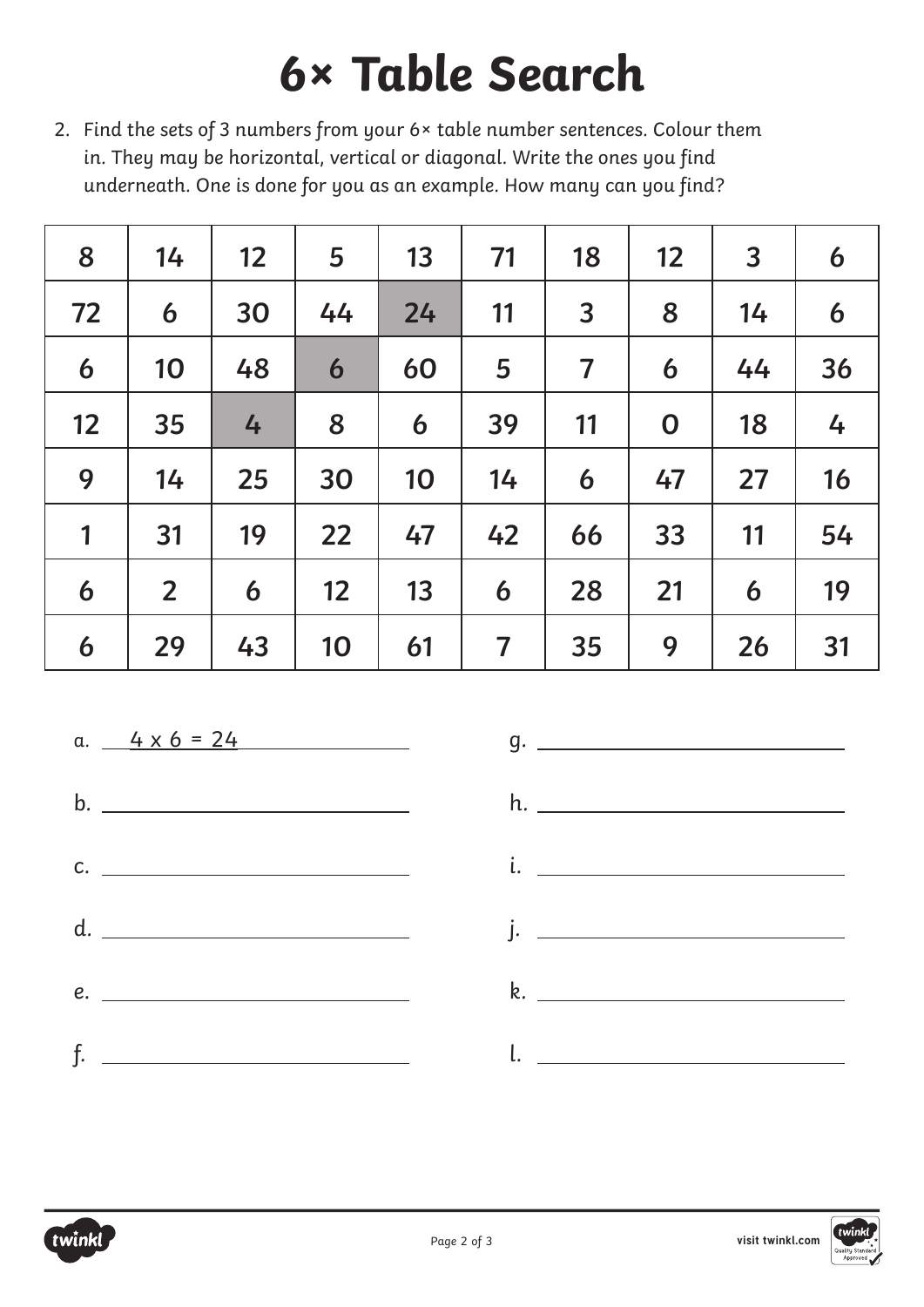

In a flowerbed, there are some bees and wasps. Each bee and wasp has 6 legs. There are 54 legs in total. How many bees and wasps are there? You must have at least one of each insect. There are a few possible combinations.

#### **How many can you find?**







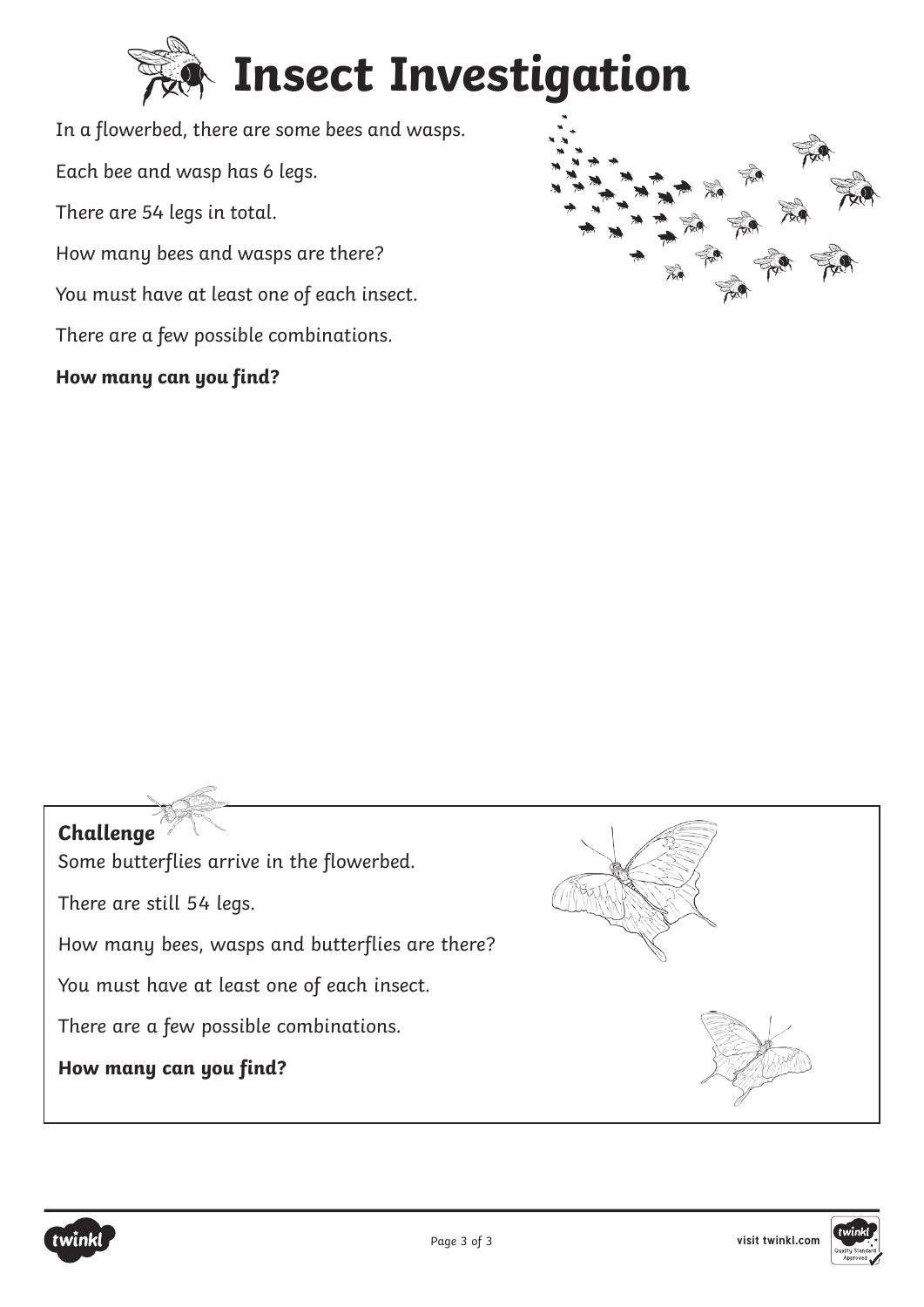### **6× Table Searc**h **- Answers**

1. Write out your 6× table below.

| $0 \times 6 = 0$   |
|--------------------|
| $1 \times 6 = 6$   |
| $2 \times 6 = 12$  |
| $3 \times 6 = 18$  |
| $4 \times 6 = 24$  |
| $5 \times 6 = 30$  |
| $6 \times 6 = 36$  |
| $7 \times 6 = 42$  |
| $8 \times 6 = 48$  |
| $9 \times 6 = 54$  |
| $10 \times 6 = 60$ |
| $11 \times 6 = 66$ |
| $12 \times 6 = 72$ |

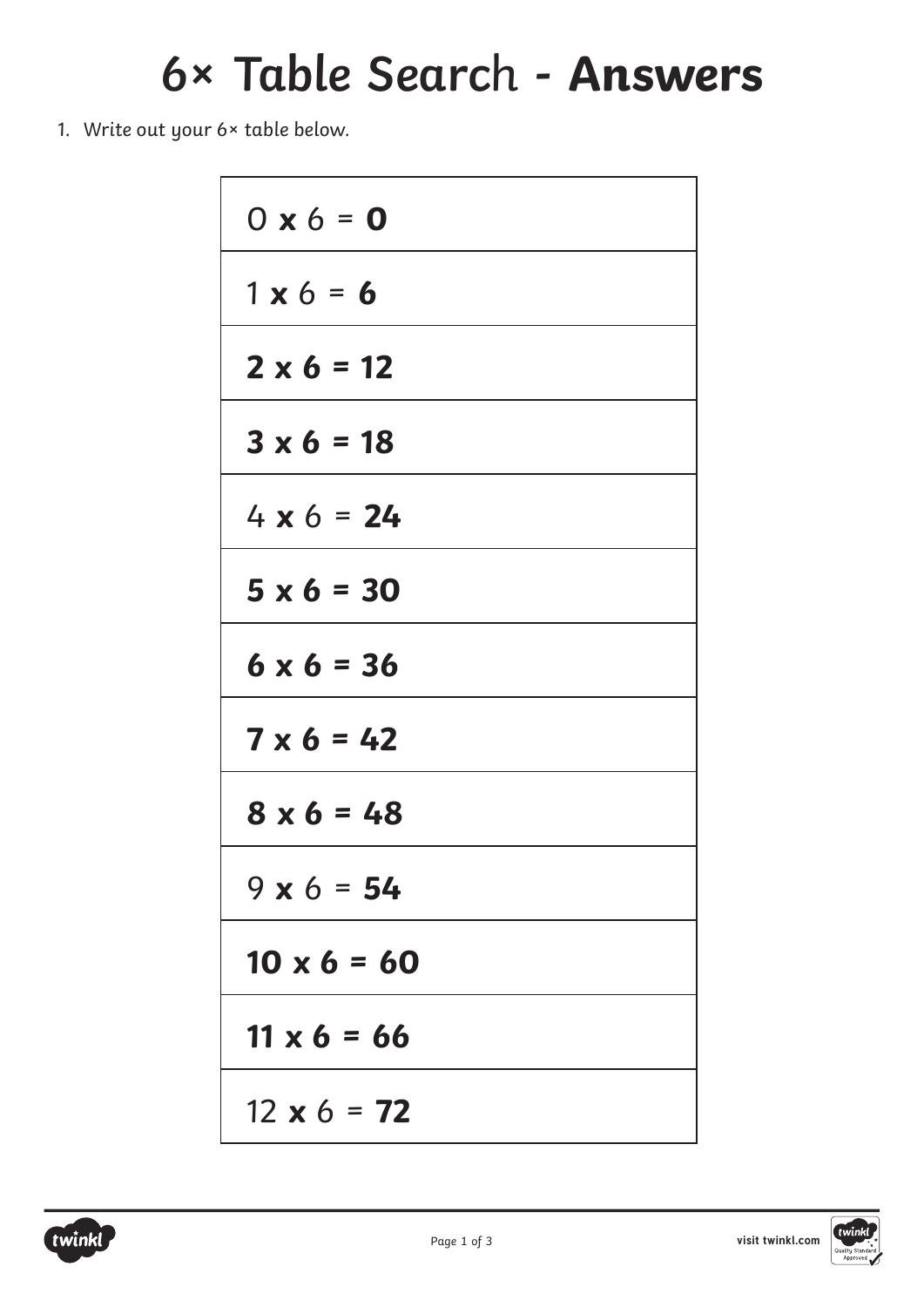## **6× Table Search - Answers**

2. Find the sets of 3 numbers from your 6× table number sentences. Colour them in. They may be horizontal, vertical or diagonal. Write the ones you find underneath. One is done for you as an example. How many can you find?

| $\mathscr{E}$         | 14            | 12                      | 5      | 13        | 71               | 18                      | 12                         | $\overline{3}$ | $\boldsymbol{b}$ |
|-----------------------|---------------|-------------------------|--------|-----------|------------------|-------------------------|----------------------------|----------------|------------------|
| 72                    | Ď.            | 30                      | 44     | 24        | 11               | $\mathbf{3}$            | 8                          | 14             | D                |
| Þ                     | 10            | 48                      | 6      | <b>do</b> |                  | $\overline{\mathbf{7}}$ | Ò                          | 44             | 36               |
| 12                    | 35            | 4                       | 8      |           | 39               | 11                      | $\mathbf 0$                | 18             | 4                |
| 9                     | 14            | 25                      | 30     | 10        | 14               | þ                       | 47                         | 27             | 16               |
|                       | 31            | 19                      | 22     | 47        | 4 <sub>2</sub>   | $\mathbf{d6}$           | 33                         | 11             | 54               |
| 6                     | $\rightarrow$ | $\overline{\mathbf{b}}$ | $12 -$ | 13        | O                | 28                      | 21                         |                | 19               |
| $\boldsymbol{\theta}$ | 29            | 43                      | 10     | 61        | $\boldsymbol{V}$ | 35                      | $\boldsymbol{\mathcal{G}}$ | 26             | 31               |

- a. **4 x 6 = 24**
- b.  $11 \times 6 = 66$
- c.  $2 \times 6 = 12$
- d.  $3 \times 6 = 18$
- e.  $7 \times 6 = 42$
- f.  $8 \times 6 = 48$
- $g. 5 \times 6 = 30$  $h.$  6 x 6 = 36 i.  $1 \times 6 = 6$ j.  $9 \times 6 = 54$ k.  $12 \times 6 = 72$
- $l.$   $10 \times 6 = 60$